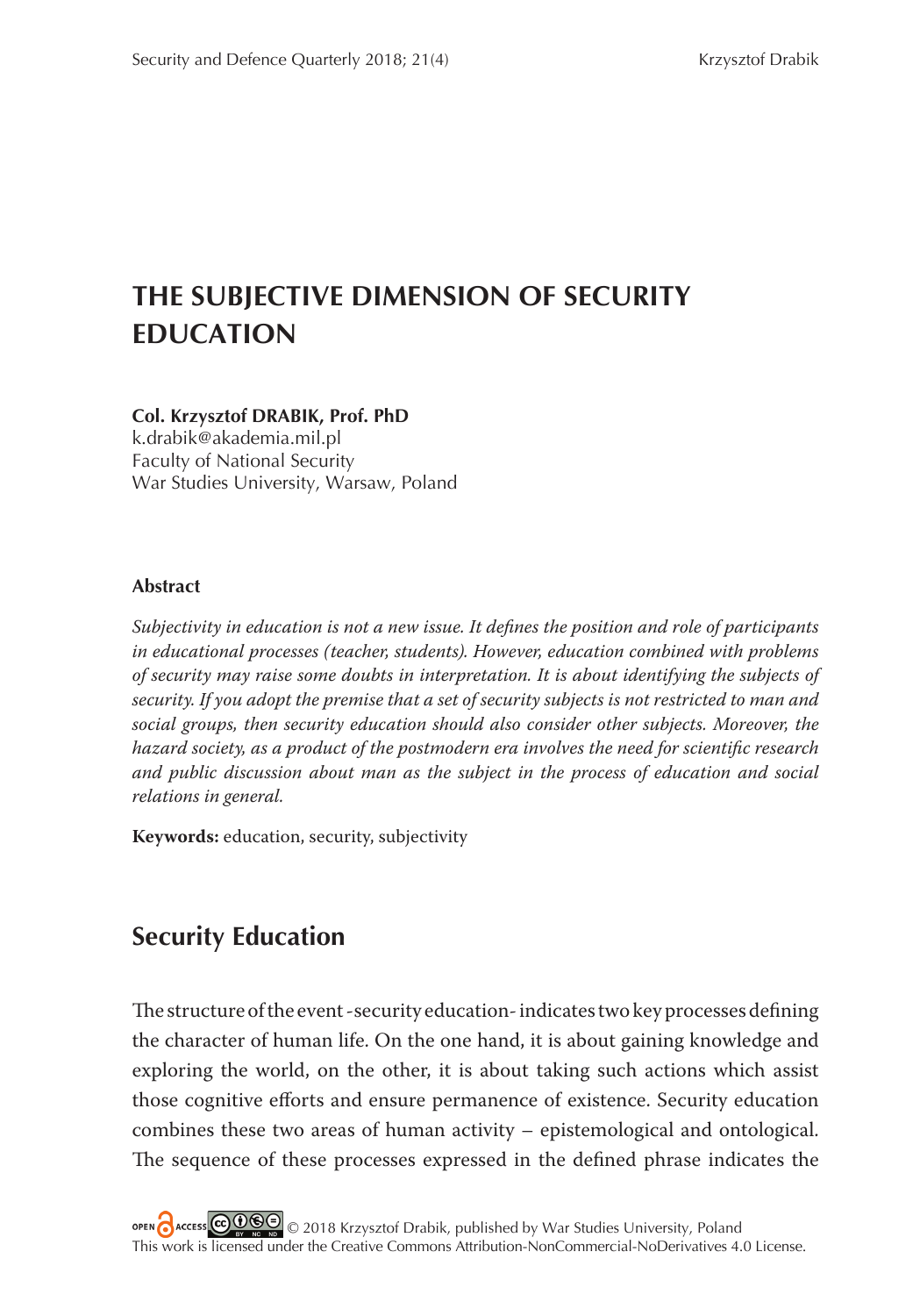main role of education in forming security. It seems, however, that taking into consideration etymology and a set of designates proper for the notion of security, the permanence of existence (in its biological meaning) conditions higher forms of activity and the creation of all cultural artefacts. It is, therefore, worthwhile looking at the reverse sequence of the mentioned processes where forming security is primary with respect to conscious educational efforts. We thus speak about forming security for education. It must be emphasised that the above aspect of the dissertation concerns security understood in terms of a basic need, namely in the meaning attributed to it by an American psychologist, Abraham Maslow, and by the existentialists. Existence in the physical sense constitutes a pillar of more complex cultural structures including conscious and telelological educational processes. The construction of a dignified form of existence requires physical and somatic stability which is indispensable for steps on the higher levels of abstract thinking. The proper basis for Maslow's structure of needs is the category of security embracing all physiological needs integrated with the needs of higher order. This universality of security implies the necessity to search for a definite framework which could be later reduced to the methodologically operational fields of research. We may formulate a thesis that all human existence is a set of compiled external and internal factors each of which constitutes an element developing security. Therefore, security is an integral attribute of human existence regardless of its more concrete aspects. Irrespective of what theoretical prism we adopt, man as an individual or member of a social group (ontological, epistemological, ethical), security will be the key problem in the further analysis of its existential condition. Following the ontological train of thought which shaped existentialism and assumed that existence precedes essence, security which supports this existence becomes the constitutive category. However, reducing security to the level of physical existence does not exhaust the in-depth richness of designates included in this concept. Before I proceed to underline the significance of security reaching beyond biological continuity, it is worthwhile looking at security in anthropological terms important from the educational perspective. The area of meaning of the discussed concept is outlined by the anthropological and humanist dimension invoking man as a subject. Close integration of man and security as his attribute is the starting point for further theoretical considerations. Security understood as a general term has no meaning which can be assigned to it with reference to a subject. It is a strictly abstract term for which the right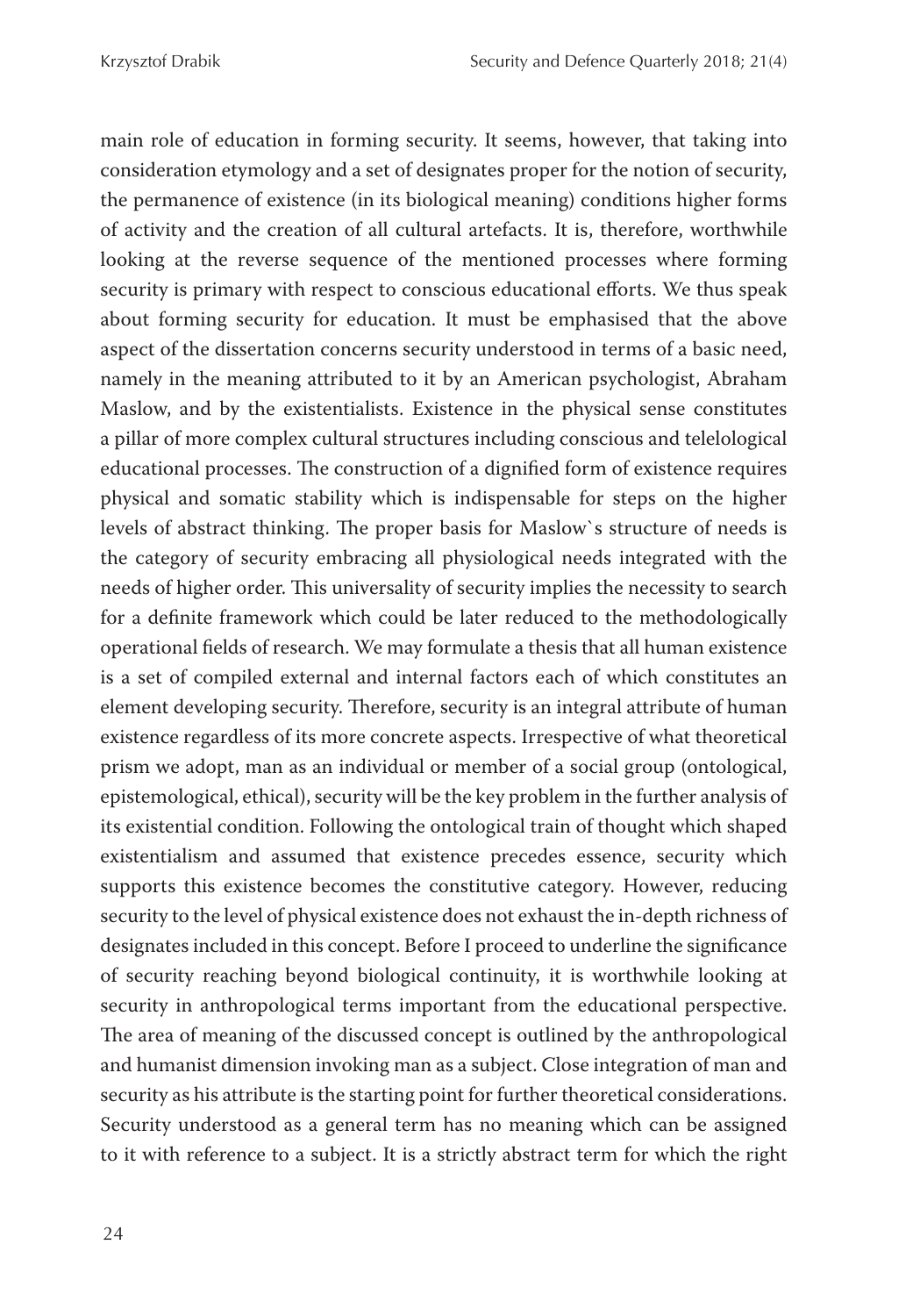defining framework proper for the logic of defining (*proximum and differenctiam* specificam) cannot be found. Abstractness of security in the dimension beyond the subjective corresponds to the stoic ontology of space and time. Neither category is classified as part of the set of material artefacts so they are non-existent (cf. Tatarkiewcz 2003, p. 130). Therefore, security analysed beyond a subject is non-existent. The subjectivity of security is focused on man and his social group.

Anthropological and humanist provenance of security is not limited to biologically determined needs whose satisfaction conditions survival. Remaining on the level of sheer biological survival would mean extending the range of meaning of the discussed term to all living nature. However, understanding of security in the abstract context characteristic for products of both material and non-material culture restricts the set of designates of all animal species. Security cannot be reduced solely to biological determinants conditioning physical survival.<sup>1</sup> Two factors make up the cultural aspect of security: ethical and teleological. The first defines the aspect of human dignity, man being a creature of reason and dignity. Human life is an infinite value sanctioned not only by relative morality and absolute ethics, but also by the standards of juridical law (rights of man). The second indicates the goals which open development perspective. Those factors are emphasised in the philosophical understanding of security which is closely connected to the values of dignity and development.

A higher cultural level of reflection on security opposed to primary naturalism finds its reflection in security education. Security is the necessary condition to undertake educational effort, but the educational process itself elevates man to a higher level of moral development. Man becomes an expressis verbis cultural subject whose security reaches far beyond biological determinants.

**1** Abstract context determines anthropomorphic understanding of security. It is man who shapes security not identified only and exclusively with physical survival. He is able to transcend the biological dimension of life, which is important but does not exhaust the richness of meaning ascribed nowadays to security. Man creates culture of which one dimension is security, so he creates the culture of security which distinguishes him as a representative of a species in the set of other species of the living nature (Gazzaniga 2011, p.45).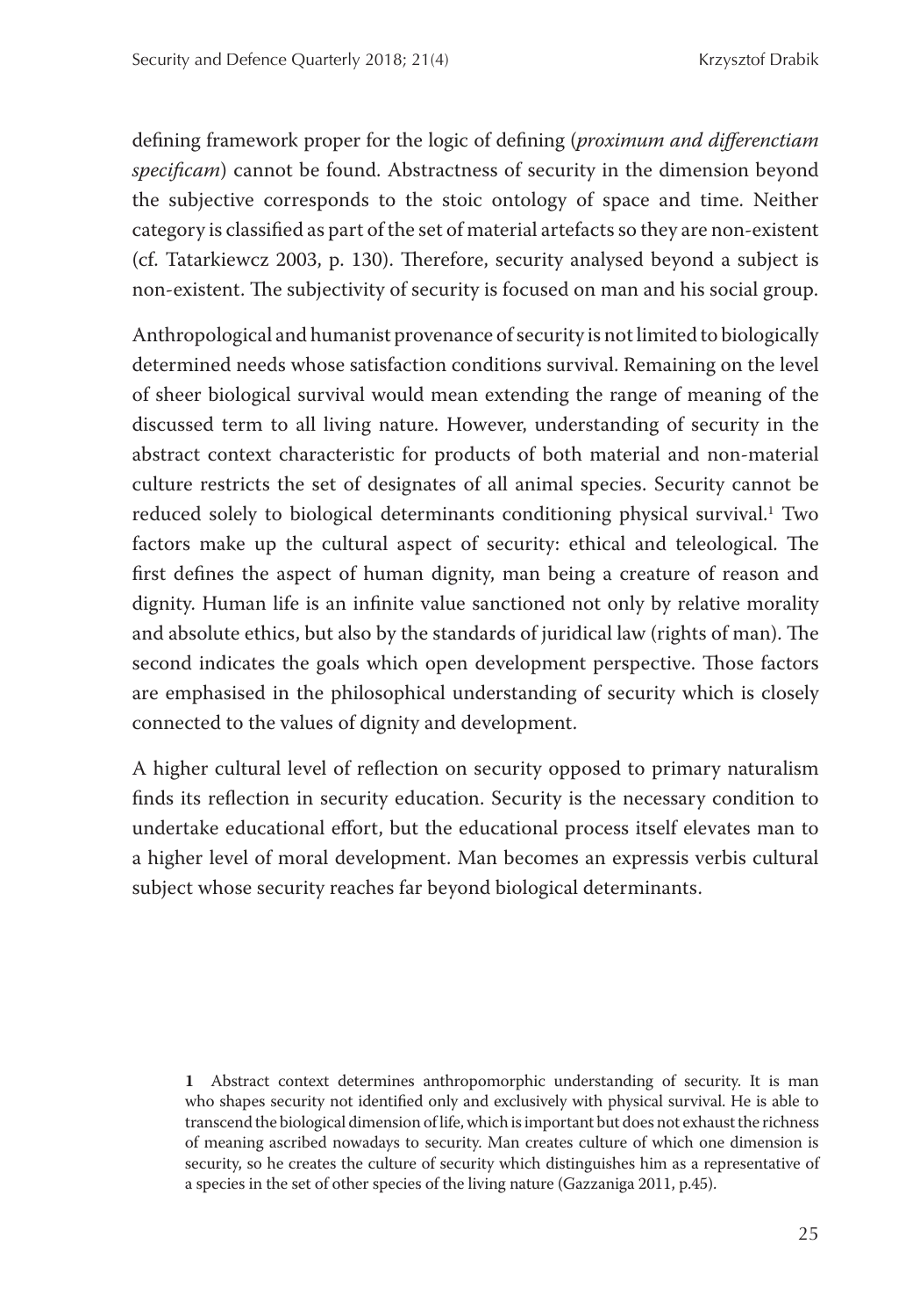## **Three criteria of subjectivity**

The issue of security perceived as an integral attribute of human life in the total meaning – biological and cultural- reflects a two-fold human nature: on the one hand, remaining in the fetters of biologism embracing all species, and on the other, transcending this naturalism and opening a cultural perspective specific for man. The above vision of man is not a new thing, on the contrary, it grows out of a rich philosophical tradition of thinking about the duality of human nature, but it influences the modern context of research on security<sup>2</sup>. Based on this, we may accept at least three research perspectives: naturalist, cultural, naturalist-cultural. The first one embraces the problem of security reduced to the process of survival as such without any "quality" features. What is important is physical survival sustaining the chain of phylogenetic evolution, biological survival, transmission of genes and adaptation to the conditions of the natural environment. This perspective embraces all ecosystems and does not ascribe any special status to man. He is one of many elements of the ecological system. The naturalist perspective raises security to the level of universality. So, each element of living and non-living nature may be characterised from the angle of security. The main criterion of estimated security will be the quantitative aspect reduced to preserving the continuity of existence and fulfilling the proper role in the given ecosystem. The cultural perspective defines the limits of a set of subjects and raises the problem of defining security to a higher level of interpretation. What becomes important is the context of quality, axiology, culture and abstractness. The physical existence, considered a condition sine qua non in general, is not that much important as quality aspects which investing life with a sublime spiritual and idealistic meaning reaching far beyond the instinct of self-preservation determined by the somatic aspect. The cultural perspective invests security with sensu stricto humanist meaning. The set of subjects is restricted to the homo sapiens species which is able to shape its existence according to the criteria of rationality not determined by the biological aspect. Emphasising the quality aspect indicates that the subject of security is

**<sup>2</sup>** Immanuel Kant formed an accurate statement reflecting the dual nature of man: "There are two things filling the mind with an always new and growing feeling the more often we think about them. The sky full of stars above me and the law inside me." The sky full of stars exemplifies nature; moral law is the image of human rationality (Kant 1972, p.256).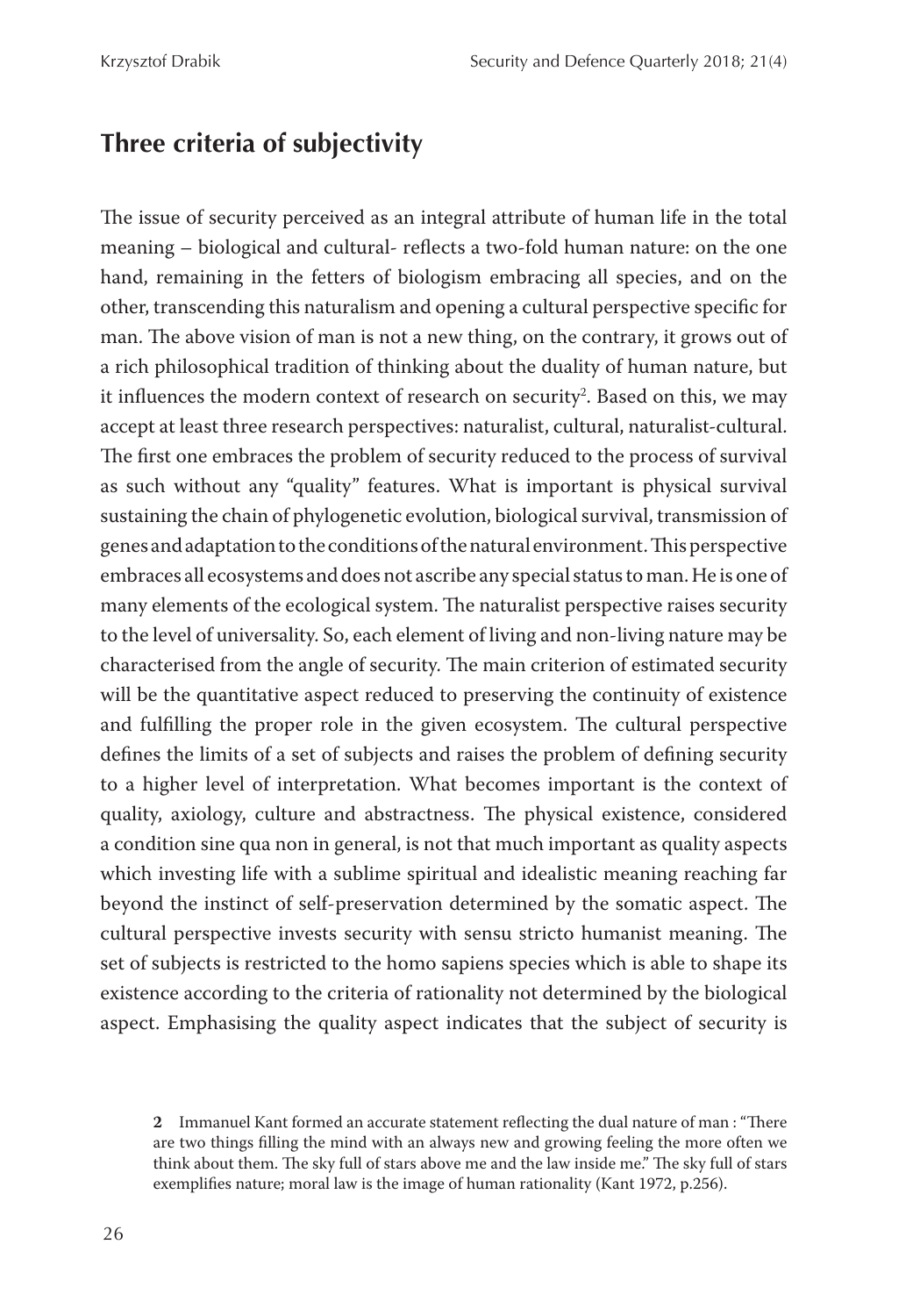man (social group) and research into the conditions of the external environment creating objective security space comes down to the assessment of the influence of this environment on the quality of the subject's existence. Security in the cultural perspective has an anthropological dimension and epistemological meaning as long as it refers to man. In literature on the subject, the cultural perspective creates a theoretical basis for personal safety (cf. Cieslarczyk 2011; Urbanek 2015; Drabik 2013). The essence of developing safety is to give an ethical status to the subject which is not realised by survival as such but a dignified life respectively to the moral axiology accepted and internalised in the social environment. It is the key aspect for developing the sense of security, where the ethical aspect (connected to dignity) acquires special meaning. Another indicator of the cultural identification of security is development, which not only testifies in itself to the process related character of security but defines its teleology. We may think that the aim of the process of developing security is not only biological survival but rather in sometimes refined forms of civilisational and cutural identity<sup>3</sup>. The ideas of ethics and purposefulness inscribed into the definition of security define its anthropological and humanist etiology.

The third perspective which combines the two previous ones seems to reflect best the meaning of security linking physical and biological aspects with ethical and cultural. I think, however, that in contemporary reflection on security what prevails is the cultural perspective which transposes the weight of survival on the abstract level respectively to the modern level of civilisational development.

**3** A modern man is involved in the structure of cultural artefacts conditioning criteria of security in both positive and negative meaning. The products of science and technology may generate previously unknown threats developing the character of modern pursuit of existential stability. The subjective sense of security does not issue now from naturalistic reasons but those of culture and civilisation. Relative satisfaction of physiological needs initiated transition to a higher level of thinking about security determined by the category of risk. This problem has been highlighted by Ulrich Beck who stated that "risk society has new sources of conflict and consensus. Instead of overcoming privation we are overcoming risk" (Beck 2002, p.62).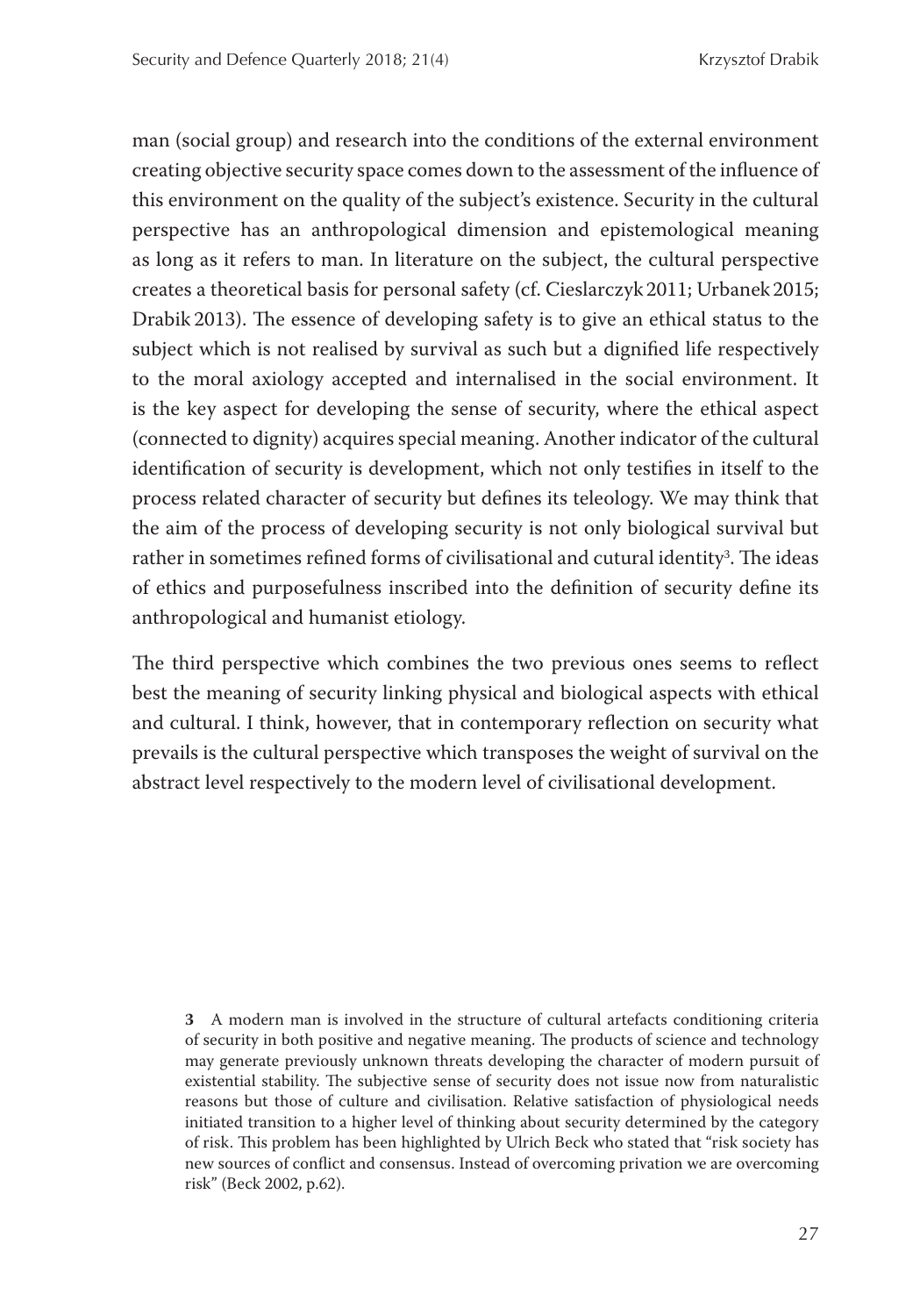## **Cultural aspect of security education**

The image of this cultural trend is security education evolved from the level of preparation for defence and defence education and embracing a broader spectrum of problems extending beyond the information about mandatory defence procedures and useful skills. Security education became a source of the multifaceted development of man integral in developing security. Education causes this development to be orderly, not chaotic, and directed towards gaining knowledge, social competence and most of all creating a bridge to the world of values and their internalisation. Security education puts forward goals which initiate the process of development in the circle of socially recognised axiology. It reflects correlated ethical and teleological factors. The aim is to construct a dignified form of existence and the objective of education serves to achieve the desired shape of this existence. Therefore, aims and values also defining the process related character of developing security by conscious educational actions define its ontological dimension where man is both the subject and goal of securitology efforts. Education supports developing the culture of security and prepares man to face modern threats specifically defined by the dynamics of civilisation transformations. The subject of the education process is man as the reason and goal of the channelled transfer of knowledge.

The cultural perspective which gives direction to modern reflection on security and confirms its humanist dimension is not only a theoretical statement that can be more or less useful in more academic discussions. The contemporary level of civilisation development, almost universal systems, complexity, multifaceted global aspect, high level of specialisation; all these justify the advantage of this cultural concept. Now, the matter is not to survive in the conditions of the laws of nature but to survive in the conditions under the major influence of technology entities modifying the natural environment. In order to prepare appropriately for the actions eliminating the negative influence of reality modified by civilisation, the more advanced programmes of education appear to be necessary, which allow these threats to be identified at all levels of education and inform about the methods to deal with them.

The current position and status of education in the processes developing security cannot be overestimated. The role of educational activities is even more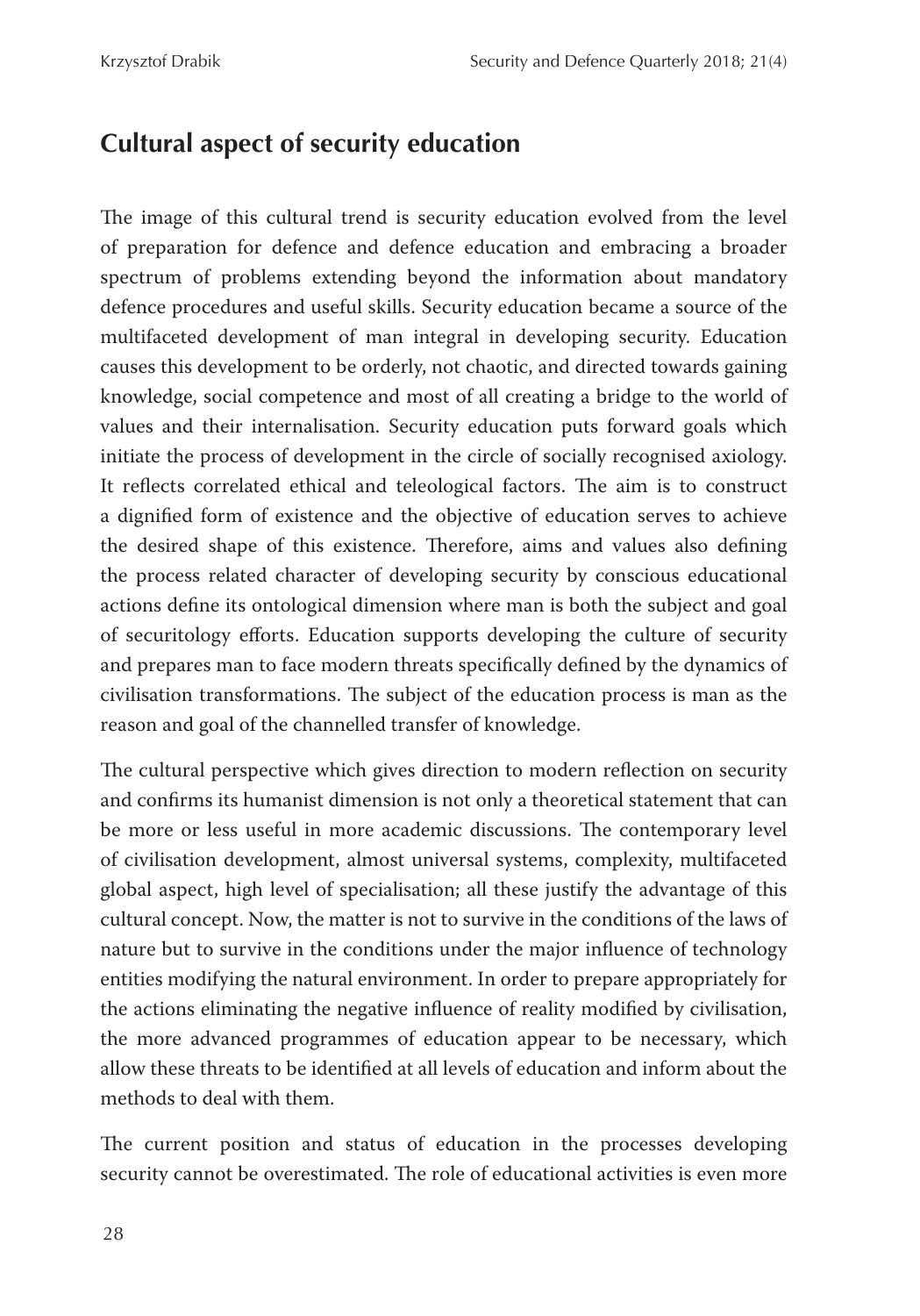important now when the phenomena of civilisation and cultural modification of man's surroundings are progressing intensively. The high level of contemporary modernisation action raised man to another level of thinking about the past and future. One of these paradigms rooted in the modern discourse about security is the principle of subjectivity (personal security) assuming the supremacy of the cultural perspective over the naturalist one where man is the centre of efforts to develop security, including its educational aspects. All activity directed towards development of security is embedded in the above paradigm, no matter what kind it is and how it is classified.

## **Education in the risk society**

In the cultural perspective, other theories are crystallising which aspire to the status of the theoretical paradigm reflecting modern quality differences in security. The concept of risk must be emphasised. The reasons for the rise of the importance of risk must be sought in gradual deconstruction of traditional lifestyles rooted in the past. Cultural values rooted in the tradition dominating in the past have no significant influence on projecting the future and counteract thinking connected with it. The break with the past gave rise to a feeling of uncertainty, existential disorientation and enhanced the risk of taking "nonstandard" decisions not established in history. The risk is closely connected with responsibility and internalises anxiety about the effects of the undertaken action. The purpose of education for safety is to minimise risk in times when traditional bonds between past and present are breached. There is an interesting connection between the narrowing down of the space of informal transmission of values between generations and broadening of the space of institutional educational influence aimed at inducing man (young, adult and elderly) into functioning in the complex world of permanent risk. Risk arises from the undefined nature of what is to come, even less predictable now that past values have degenerated due to dynamic changes within one generation. Anthony Giddens emphasises the fact that the concept of risk is particularly significant in a society which breaks with its past and traditional ways of acting and, thus faces, an open but uncertain future" (Giddens 2007, p. 153). The risk is generated by contesting cultural systems rooted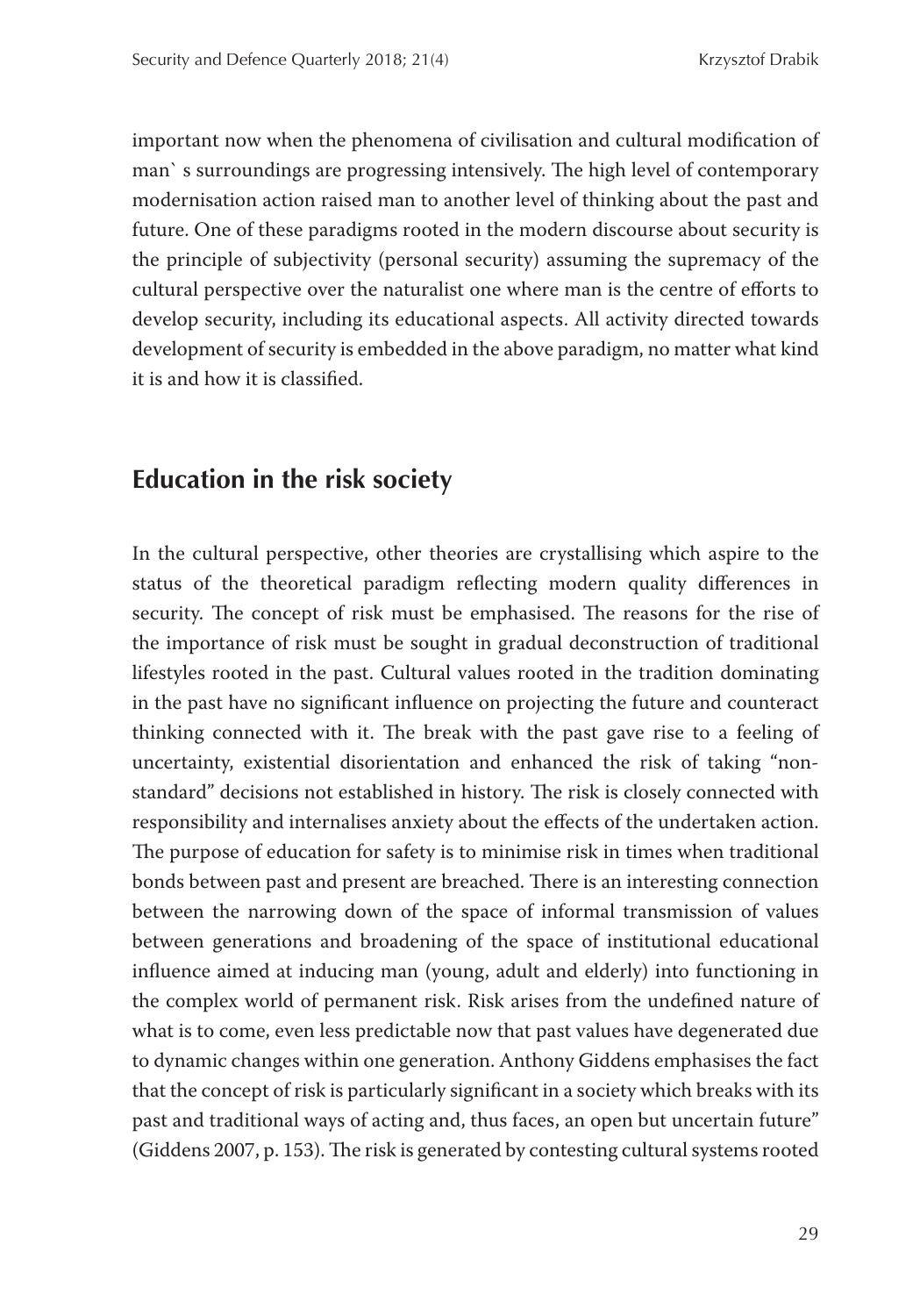in the past, and while modified by the dynamics of civilisation changes, leads towards counterfactual indeterminacy $\rlap{.}^4$ .

As I have already mentioned, the purpose of security education is, among other things, to minimise the above risk through emphasising the role of man as a subject consciously creating reality and gaining the knowledge and values necessary to take decisions that strengthen personal security. So, the traditional values of education have been recently strengthened by the issue of developing security as a specific determinant of our times. The increase of risk not only follows from the fact of broken bonds between generations, but also from the universal cult of individuality and liberalism connected, on the one hand, to the benefits of personal freedom, and on the other, to the threats issuing from the lack of traditional axiological references. The idea of individual creation seems to be attractive, but in practice instills the feeling of threat resulting from the burden of responsibility for individuals' own decisions and acts.

Criticism of historicism together with the universal cult of liberalism creates dualism of freedom and security characteristics for the post-modern era where man, metaphorically speaking, stands at the crossroads between the route leading to the safe traditional axiology of social relations solidified by generations, and the route to the space of indefinite possibilities, a non-standard form of creation and, thus, to a greater responsibility for the effects of undertaken actions. Failure may lead to loss of the accepted axiological system based on faith in individual possibilities of changing the surrounding world. The hazard connected with modern social cultural atomism consists in unstable internal structures. If passing down values from generation to generation is in deficit, individual basis of evaluation must be constructed, consistent with universal general norms but differentiated enough to emphasise the diversity and specificity of a concrete person. Individualism supports the significance of differentiating elements and its creation is connected with freedom and creativity. However, freedom awakes apprehensiveness and uncertainty as to the shape of the future. The question

**<sup>4</sup>** Karl Popper discussed the subject of the breach with the past as the basis for construction of the present and future calling this problem criticim of historicism. According to the philosopher discovery of the laws of history and applying them for prediction of the events does not fulfill the criteria of scientific method. There is a fundamental difference between scientific prediction and historical prophecy (Popper 2006, p.6).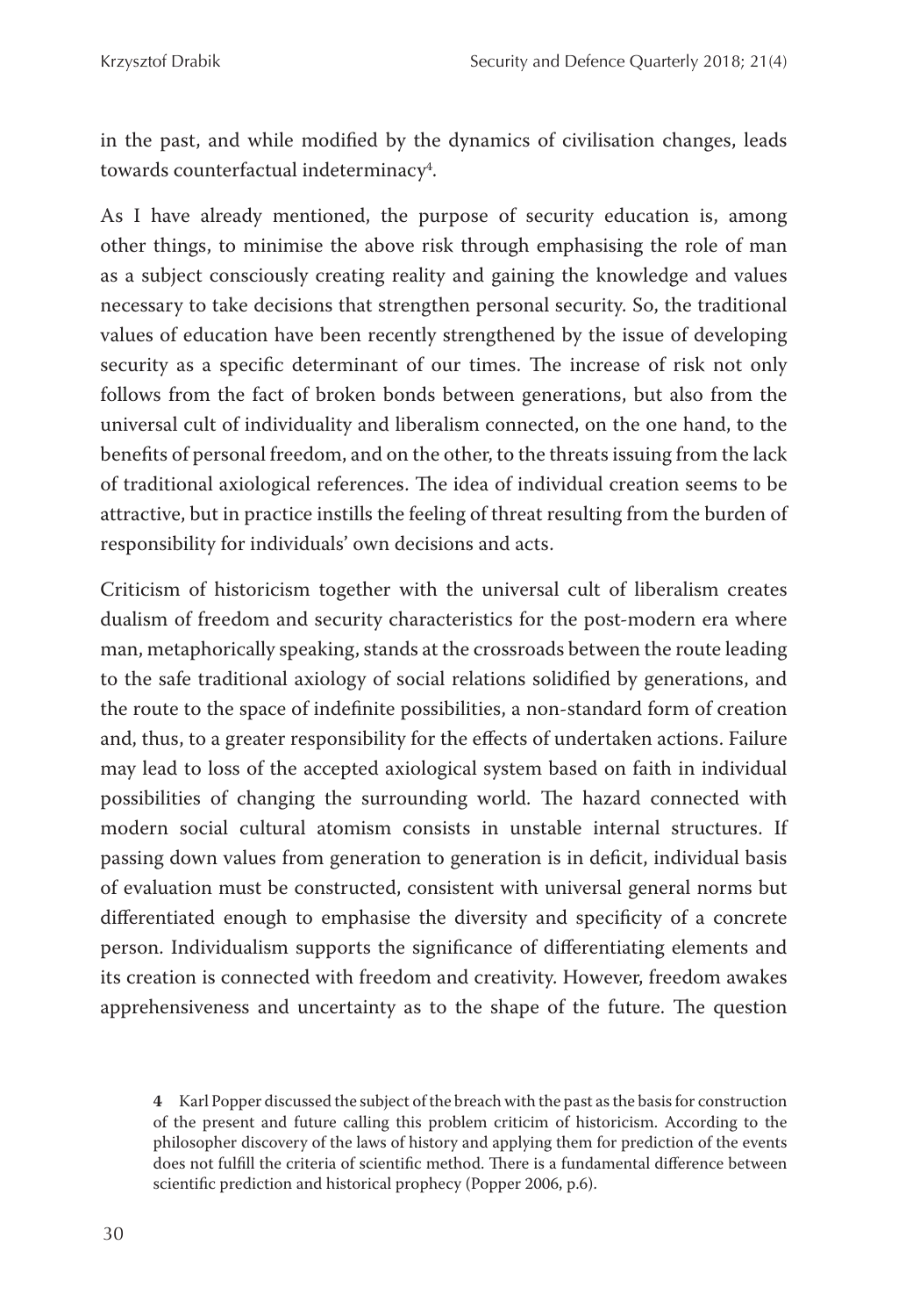arises whether each individual is able to make an effort to construct a system of axiological principles which would not only be stable but make an effective anchorage for justifying their actions? The attempt to answer the above doubt should be preceded by quoting some reflections on modern man's search for security. Giddens, quoted earlier, distinguishes between two kinds of awareness: practical and reflective. Practical awareness defines the set of everyday routines which do not grow from any profound reflection or decision play but are a repetitive cultural ritual. This everyday routine, well known activities, are for man a guarantee of security, of continuation of a sequence of events. Routine makes the future foreseeable and, therefore, known and secure. Values crystallised in cultural transmission and defined by tradition as well as routine forms of everyday life form the most recognisable areas of security. Risk appears in spaces not well enough defined by tradition and routine. Giddens emphasises the role of tradition in creating a bridge between past and present through which the latter is more foreseeable, apt to make prognosis and planning and so bearing a smaller "charge" of risk; "time is not an empty dimension, and a consistent way of life refers the future to the past. Also, tradition creates feelings of permanence that have a cognitive aspect mixed with moral feelings. It is so because it should be so" (Giddens 2007, pp. 68-69).

## **Subjectivity in freedom vs effects of modernisation**

Erich Fromm, while analysing the issue of the freedom of man and his subjectivity, points to the vital problem of facing responsibility whose significance was formed during the process of release from the bonds of nature (freedom from) and creative change of the world (freedom to). Natural bonds, while limiting man, were an existential map where it was easy to identify a consistent strategy for a life of low risk. Positive freedom took away from man the possibility to use "natural instruction". As Fromm emphasises, "the development of man's intelligence and emotions on many levels and his unprecedented participation in achievements of culture were accompanied by a disparity between "freedom from" and "freedom to". This lack of proportion between freedom from all bonds and the lack of possibility for positive realisation of freedom and personality led to an escape in panic in Europe into new bonds or at least to total indifference" (Fromm 2005, p. 51).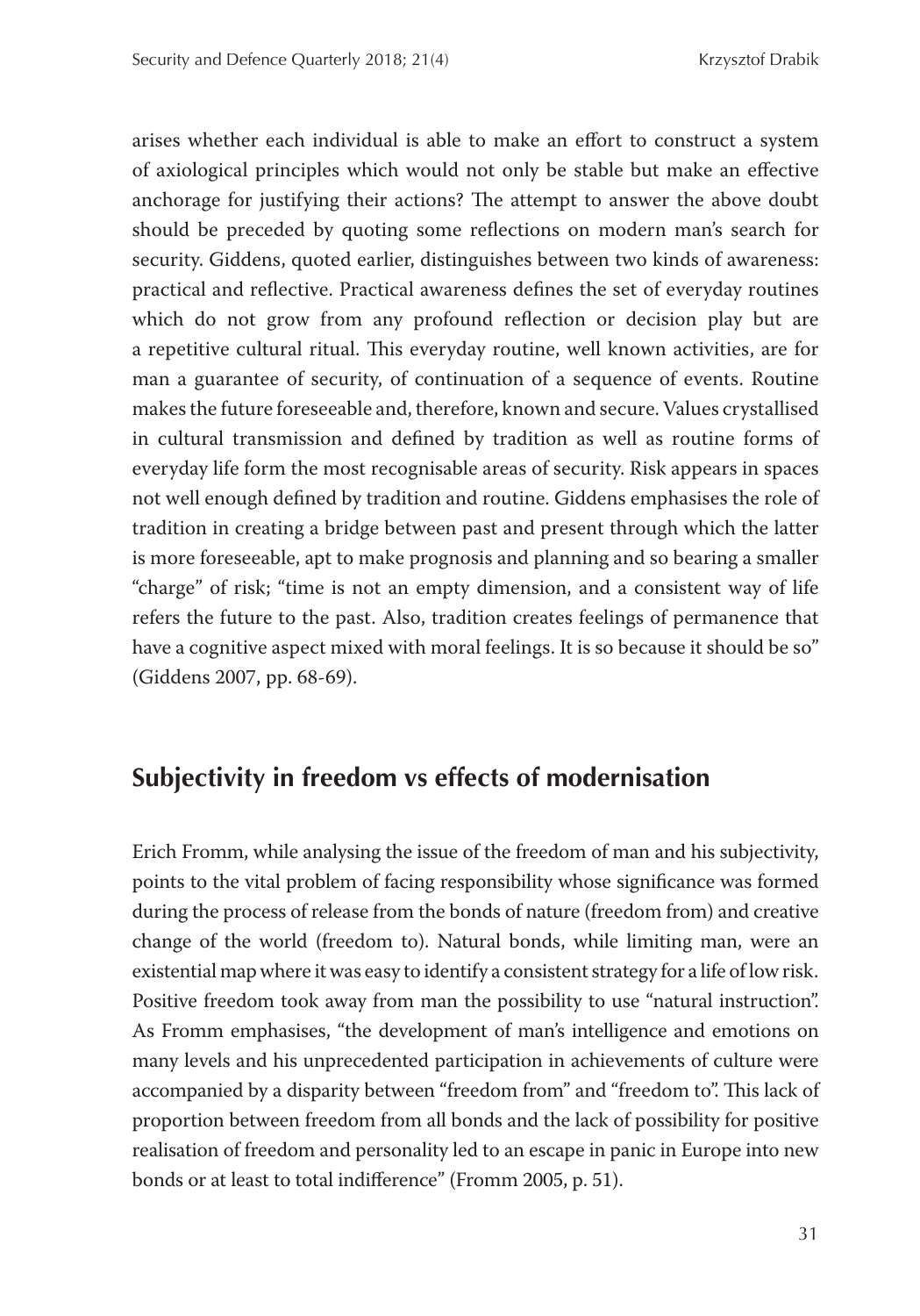It is worthwhile underlining that development of civilisation and its accompanying changes in all areas of human life are not characteristic for modernity, but its course and dynamism may cause anxiety. The course of progress accelerated so much that traditional bonds between generations were broken, those which guaranteed the transmission of constitutive principles sustaining their importance in generation after generation. This transmission has now been disrupted by the dynamics of change followed by the inadequacy of material artefacts and moral values. The disruption to the function of traditional communication channels joining one generation to the next is not the only criterion for describing the existential situation of a modern man. The "side effects" of the modernisation process are also important because they have a negative impact not only on the internal axiological structure but also on the biological survival of subjects. Modern dynamism of the postindustrial world influences deconstruction of traditional faith in progress, including scientific (technological) progress. Modernist products of contemporary civilisation went beyond the positive practical context established in history assuming gradual liberation from the bonds of nature and simplification of the forms of everyday activities. The modernisation aim itself became deformed and started to be perceived as a threat which must be dealt with. A. Giddens states that the world we live in is dangerous and full of tension. It contributes not only to a weakening of faith in a happy and more secure social system but also induces reservations about it" (Giddens 2008, p. 7). It is hard to imagine a more tragic existence of a subject when the clear-cut nature of positive perception of development goals is undermined and even requires deep verification. What is interesting is that the civilisational progress is not a goal in itself but creates control mechanisms. The means and methods are searched for to reduce the negative effects of modernity processes. It demonstrates two directions and the specific dualism of civilisation threats on the one hand, and the methods of its reduction. Modern relevance and the importance of security issues are the result of a need to verify the influence of civilisation artefacts on their producer. Nature in itself is not a threat, but it is a threat as a result of its uncontrolled modification. A thesis may be ventured that man is a threat to himself and, at the same time, is the subject of developing security processes. The problem of consequensialist dualism embedded in modernisation processes was presented by Urlich Beck "making nature useful and liberating man from all traditional constraints are not the only concerns now, but also the problems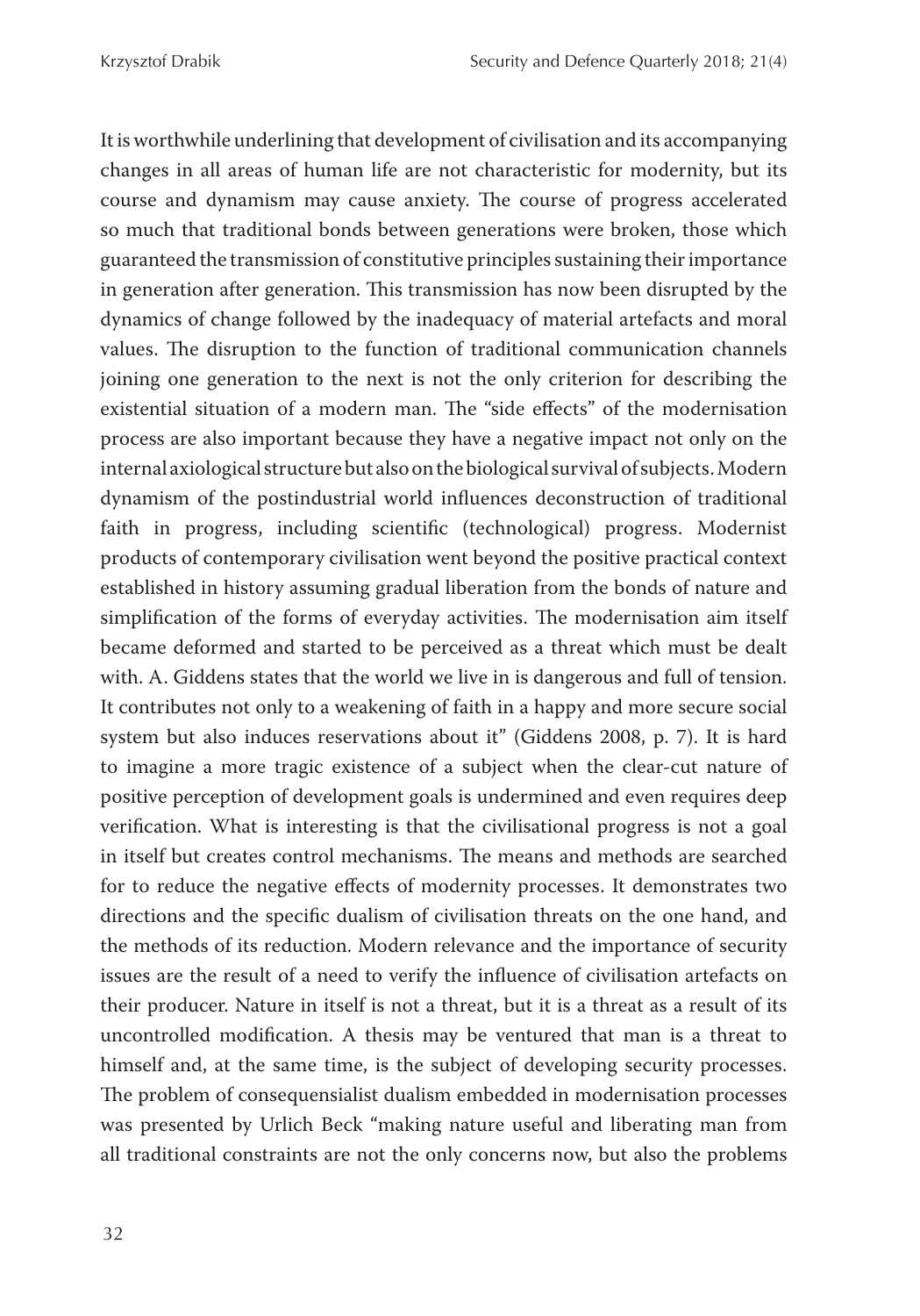which are a consequence of technological and economic development itself.(...) Promise of security intensifies with the growth of risk and must be constantly reaffirmed through cosmetic or actual interference in technological and economic development in the face of vigilant and critical public opinion" (Beck 2002, p. 28). Risk is part of human nature, as man constantly pursues existential balance which is not permanent in itself. Andrzej Kiepas emphasises, while analysing A, Gehlen's concept of "deficiency", that man pursues the condition of balance which is not something biologically conditioned because of a lack of specific features. Man is compelled to compensate for the lack of biological equipment with the products of technology, so he is trying to maintain the balance between nature and culture. "Man is doomed to search for other than natural methods to achieve balance in the world and therefore is an active and working creature  $(\ldots)$  The achieved balance has no permanent character but can be reproduced by repetition of certain actions which lead to creation of a relatively permanent world of social and cultural institutions" (Kipeas 2007, pp. 13-14).

In light of the above, the following threats must be named which are, at the same time, a challenge in forming concepts and strategies for developing security, including challenges facing security education:

- disruption of communication between generations
- category of risk ( risk of responsibility)
- use of technology products (among others, implementation of military technology, modern biomedicine)

## **Teleology of security education**

In the context of new postmodern principles criticising some metatheories, the subjectivity of man is not questioned but, on the contrary, emphasised, but on the other hand, endowing it with some concrete and practical content is to raise doubts. This is the background for the main role, as mentioned above, of security education understood as man's development oriented process supporting him in the search for identity in the conditions of complex systems and sets of relative values. In my opinion, the overriding goal of security education as perceived from a general perspective, is development of a bridge between tradition and modernity,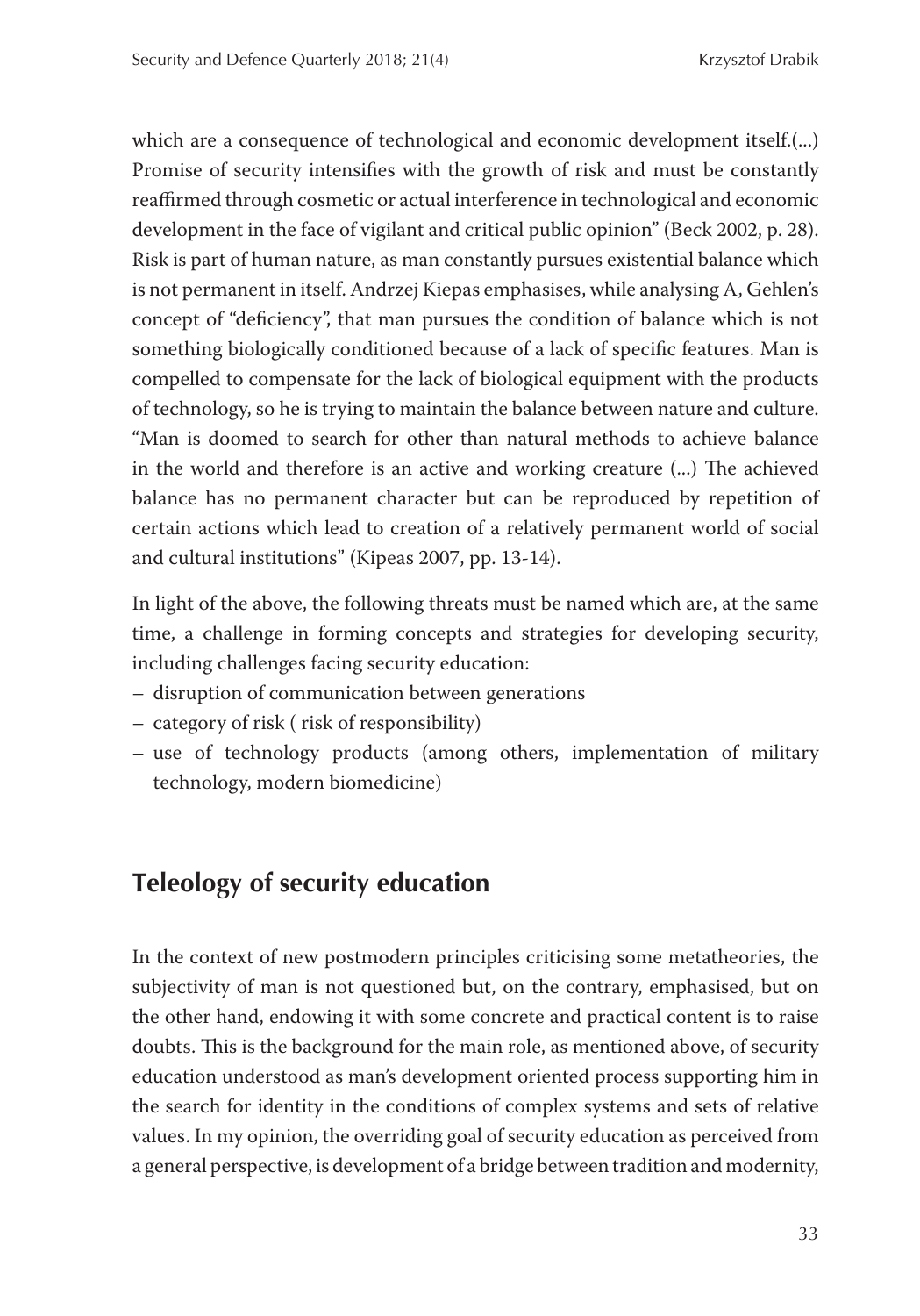the culture of metatheory and culture of risk, between the lifestyles rooted in history and the contemporary cult of individual creation and positive freedom. It is not only about reducing the gap between tradition and modernity, but about development of new models of activity, norms and principles accelerating the axiological anchorage processes. Education should be neither reproductive nor utopian (counterfactual) but searching for "the golden mean" in developing a model of a modern man-subject. If modernisation is problematic, it is directly linked to defining a modern concept of subjectivity. Man himself is both creator and beneficiary of modernisation. The subject must be constantly defined in the environment of dynamic conditions and new justifications must be introduced. What predestines man to the role of subject today is the changeability and axiological relativity and dynamics of change in the world of social entities. These processes enhance the frequency of defining and justifying the place and role of man in modern social systems. Therefore, personal security problems appear to be an important and topical issue causing, as a consequence, development of theoretical premises and the practice of security education.

Tendency to build personal security on the basis of routine and fairly predictable actions is not extraordinary but follows from natural human needs to be rooted in something known and safe. Criticism of attitudes demonstrating symptoms of escape from risk and uncertainty should take into consideration the inclination and need to search for existential stability established by known and repeated acts identified with security. On the other hand, excessive passivity and escape from positive freedom are not favourable for development, which is an integral element definiens of security in the humanist meaning. Security education faces a challenge to search for a concept of man adequate for modern cultural conditions and combing values rooted in tradition and new perspectives of personal creation where the risk level does not overstep an acceptable threshold. The point is not to propagate the need to take permanent risks but to gain knowledge and skills facilitating appropriate decisions in the risk society. Knowledge, information, experience integrated and an internalised set of moral values create favourable conditions for minimising risk and making phenomena and processes more predictable in spite of more imponderables than ever before. The objective of education is to support substantially and organisationally the transmission of knowledge, experience, values and to develop orientation in the maze of modern systemic relations. Philosophy is helpful in educational efforts as a general reflection about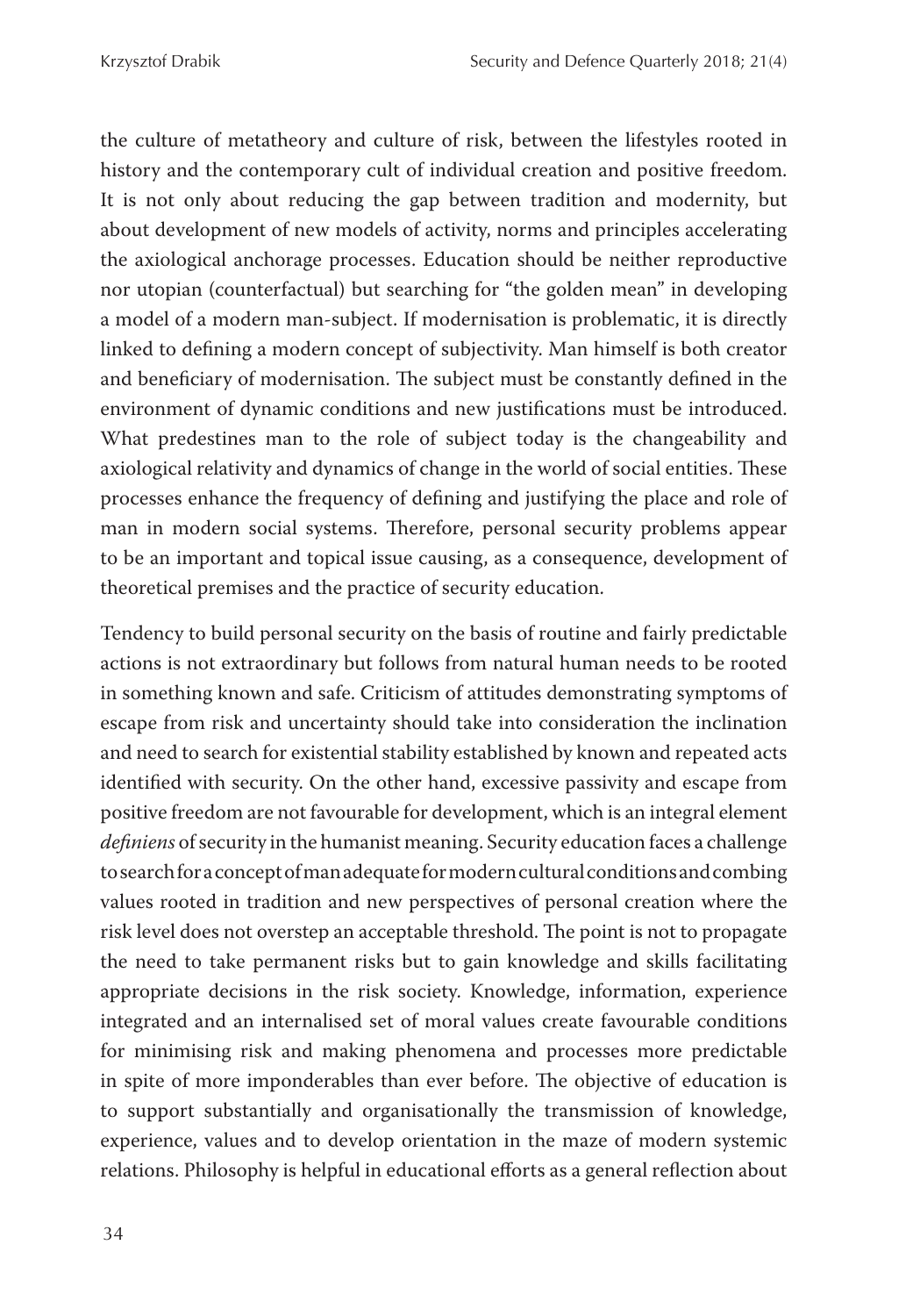the world and man identifying, analysing and synthesising contemporary trends and phenomena featuring dynamic modernisation. Ryszard Rosa emphasised the idea of integration of philosophy and education in developing worthy forms of existence while stating that "in modern complex and dynamic conditions of the early 21st century, many philosophers and scientists are in favour of broader consideration of philosophical concepts in paedagogical research and educational practice to define objects, goals and content of education" (Rosa 2010, pp. 10-11). Filling the gap between generations and searching for axiological identity requires development of a consistent theory of man able to face modern threats, which is certainly supported by the strategy of interdisciplinary cognitive reflection. Philosophical ideas are a theoretical space, a horizon of values, principles, a way of understanding reality which is supportive of developing consistent educational practice considering the complexity of natural environmental, social and cultural reality. Educational actions are a reflection of the operationalisation of available theoretical approaches transposed on concrete approaches, behaviour, life strategy and culture of security. Philosophical conceptualisation of cognitive space combined with educational practice based on the principle of subjectivity defines a proper foundation for developing personal security. This combination of achievement of academic disciplines allows humanism to be applied, proper for tradition, to contemporary conditions of the society of risk and permanent uncertainty resulting from the lack of axiological roots. Mieczysław Łobocki (1998,  $p. 101$ ) emphasised the constitutive role of the humanist line in defining subjectivity while analysing the moral postulate of altruism in education. Humanism makes a subject of man, situating him in the space of freedom and making him responsible for shaping his own fate and, what is important, investing him with the status of a man of dignity. The sense of worthiness and personal dignity is the key element to modern understanding of security. To be secure means to be aware of your dignity, which elevates the problem of developing security to the abstract level of ethics and higher culture, as I suggested above<sup>5</sup>. Janusz Swiniarski emphasises the importance of the humanist line in a philosophical reflection on security: "It is a line of man's affirmation. It is called philosophical antropocentrism. (...) Therefore, such subjectivist aspects of security as ethical, political, aesthetic and

**<sup>5</sup>** Philosophical understanding of security emphasises the evaluation aspect in the existence of man who is first of all a creature of dignity. The dignity dimension is constitutive for defining security and its cultral provenience.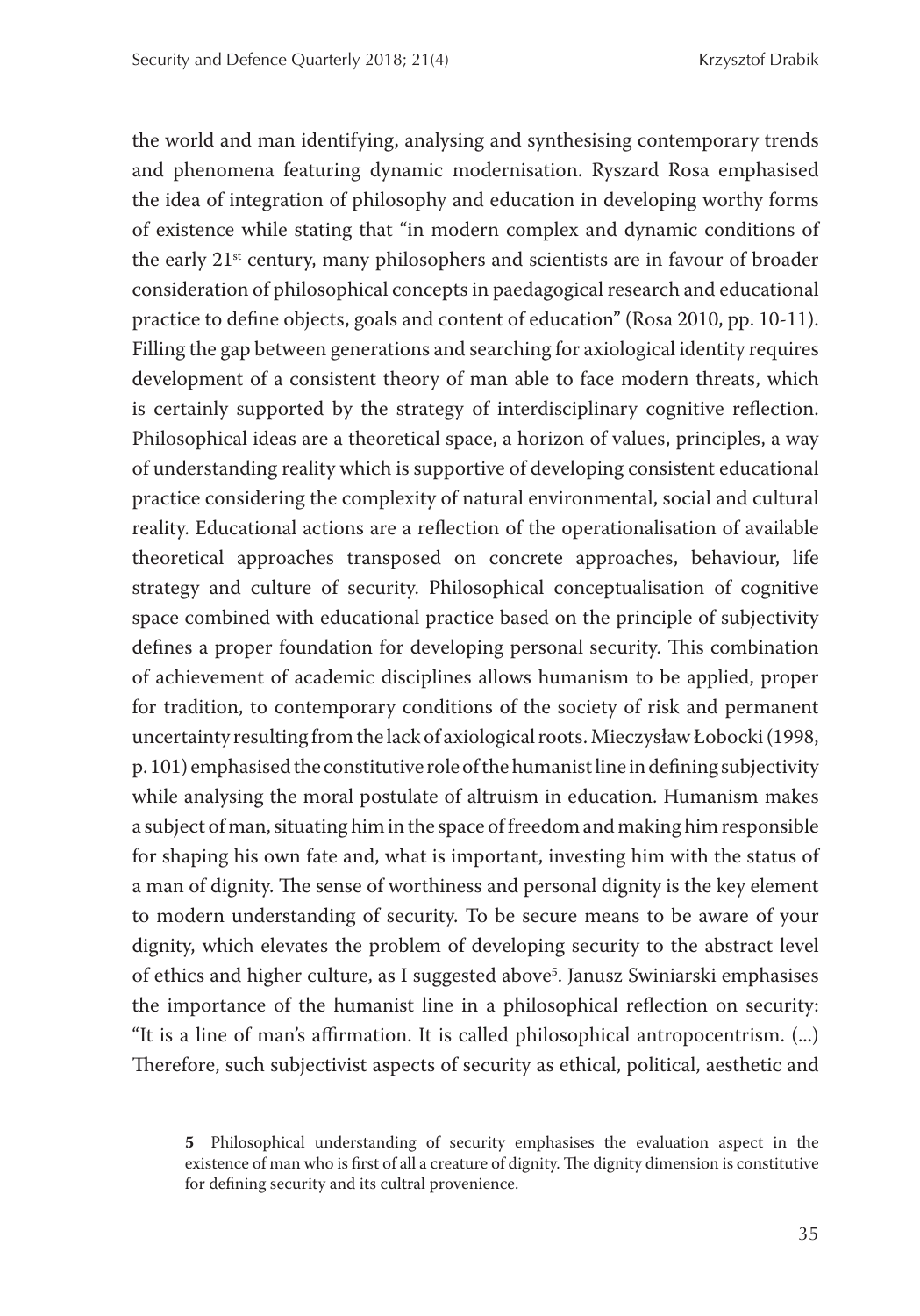economic have deep philosophical roots. They link security to the desire for feeling and pursuit of good, perfection, beauty and justice" (Świniarski 1998, p. 11). This philosophical plane of security defines general frames of educational actions to develop practice (resources and methods) of education, notwithstanding the degree of dynamics and the complexity of modernisation processes of today. Educational practice should be established in general and universal axiology made practical in the changeable space of postmodernist dynamics. Educational effort in transmission of values as part of education are aimed at developing a form of existence in dignity and culture and functioning in the social environment. Those efforts would not be possible without considering the principle of subjectivity constituting the education process. It must be accepted that modern education in general, and security education in particular, should affirm man and his dignified form of existence. Modernisation processes of today and the threats which they involve define the necessity to work on modern specific ways (methods) to counteract disturbing and depreciating factors (threats). But this methodological reductionism adequate for the contemporary complexity of phenomena should also consider a set of cardinal values affirming te value and dignity of man. The relation between modern technologised reality and increased importance of educational values respectively were emphasised by Andrzej Pieczywok "significance of security education increases with development of Western (Latin) civilisation, industrialisation, urbanisation, technologising and computerisation. It was, as it were, imposed : by correction in thinking about man and his vocation and methods of action, ecological arguments and about limits of economic growth, self-destructive technological progress and the indispensable character of sustained development" (Pieczywok 2011, p. 71). Education is not only supposed to emphasise the subjective dimension of developing security but invest it with the proper content of educational activity which can most comprehensively demonstrate the specific character of modern times determined by axiological multiplicity, relativism, deficit of transfer of experience of past generations and their inadequacy for modern forms of social life. It seems that the developing trend in critical education is adequate for the dynamics of changing the postmodern world where the criterion of subjectivity retains its importance. Critical education promotes creative approaches, faces challenges brought by the reality of globalisation and technology. A. Pieczywok underlines that "adoption of this